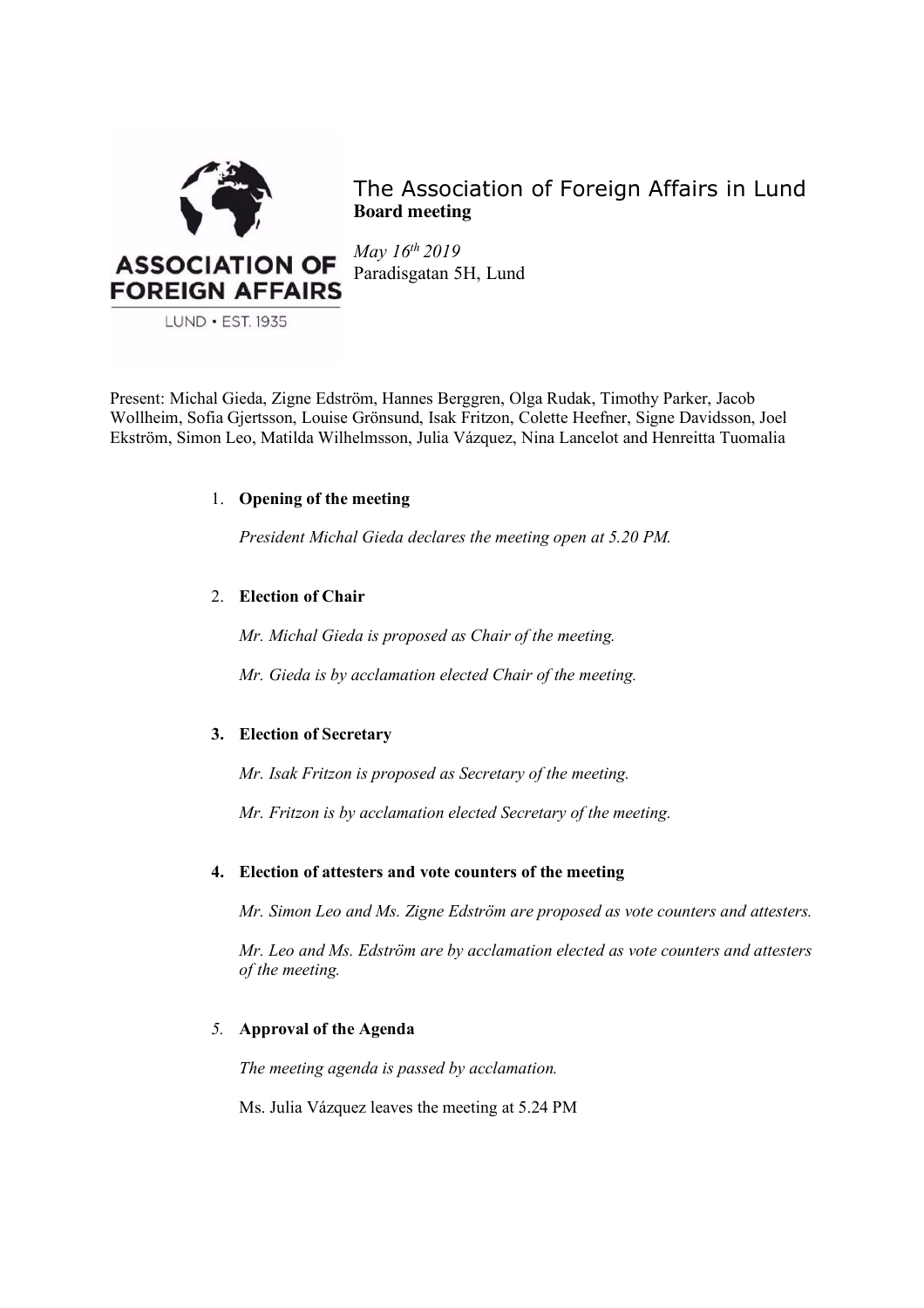## **6. Presidium reporting**

Presidents

*Ms. Edström informs that handover documents need to be prepared. Furthermore, keys and other things needs to be handed over to the next board. Mr. Gieda informs that study circle applications need to be sent in the 14th of June.* 

*Ms. Edström informs that we need to report on the grants that we have got. The reports will be sent in to the next annual meeting. The reporting needs to be done over summer and includes some committees helping out. Information will be sent out.* 

*Ms. Edström reminds of a hectic week ahead. They might not be as available as usual.* 

*Ms. Edström reminds of the kick-out that will take place on the 7th of June.*

#### **Secretary**

*Not present, he is in Stockholm for the finals in the National Moot Championships.* 

#### Treasurer

*Mr. Leo informs that he has been up to accounting and answering the committees question. Mr. Leo states that it has been Business as usual.*

## Head of IT

*Mr. Jacob Wollheim informs about that he has been trying to post the travel blogs on the website. It has proved to be harder to what he thought.*

*Ms. Colette Heefner informs about a suspicious email she got. She wants the board to be aware of that.* 

## **7. Committee reporting**

# Activity Committee

*The Committee is, over all, happy with the ball but had some complaint concerning Grand and have contacted them about this. The next heads will be informed about the problems. The ball photos are on their way and the photographers are editing them as of now. This weekend they are planning to go to Lomma Beach but might have a Eurovision night instead if the weather turns out to be bad. The committee will have a questioner/pub hangout on Thursday during the EU-week. They have had their last meeting and will have a kickout for the committee. They will report the study-circles as soon as possible. It will probably account for 24 hours.*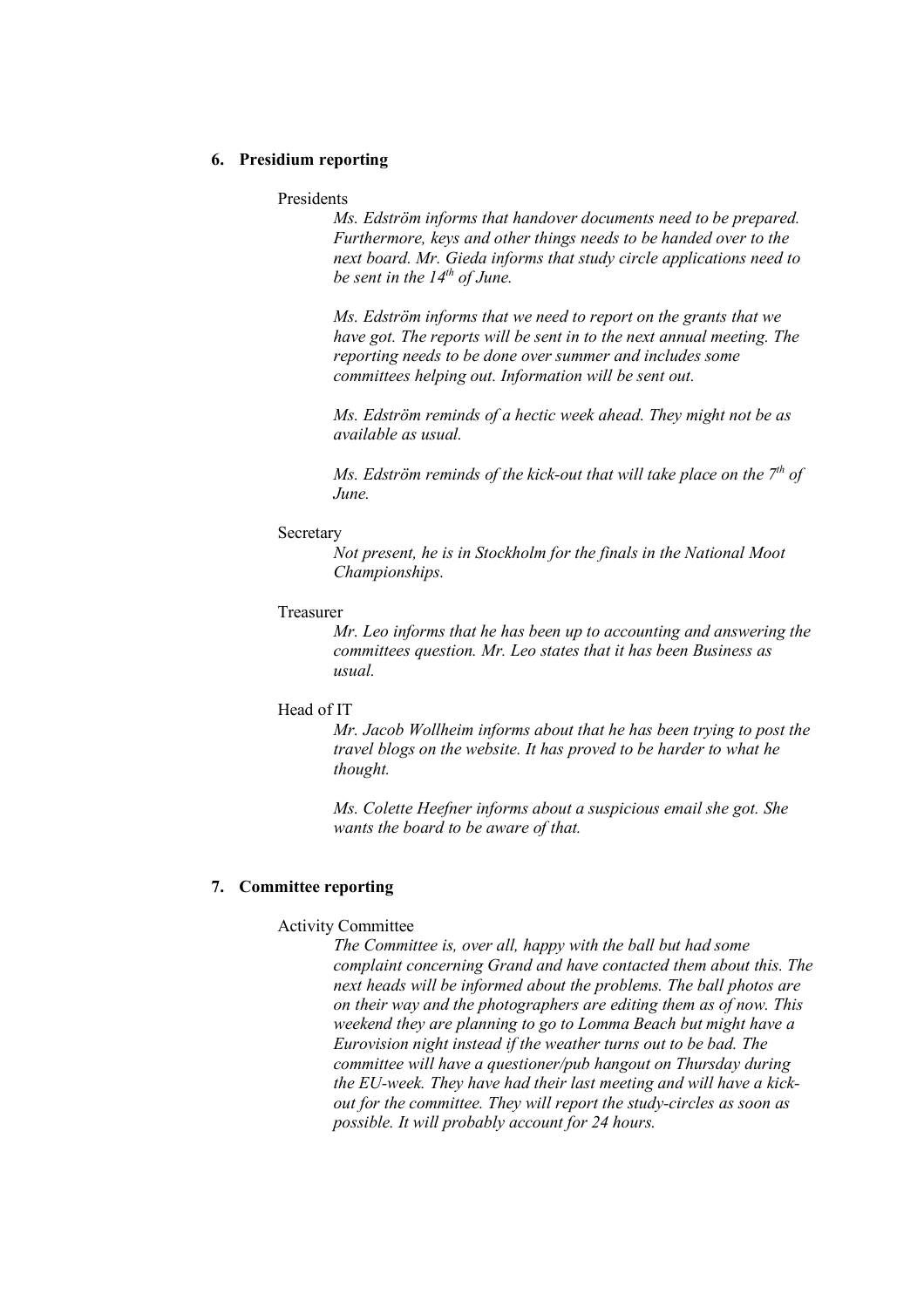*Ms. Heefner asks what Grand answered on the question why the ball finished earlier than expected. Louise answers that Grand have not responded on that question.*

# Career Committee

*The committee has had its last prep-course this Easter. The committees last activity will be a study-visit to Copenhagen.* 

#### Lecture Committee

*The committee informs that there was an issue with the lecture on North Korea last week, since the lecturer was stuck at the airport in Manchester, but it turned out good with the help of PR. Mr. Jonathan Garbe asks the rest of the board to promote the EU-week which the lecture committee has worked hard on.* 

#### Magazine Committee

*The committee has sent its last issue to the printers. The Media Olympics are being arranged on Monday next week. The committee will have a kick out arranged. The study circles need to be approved but they have all the information they need.* 

*Mr. Hannes Berggren asks about the collaboration with Ung Media. The collaboration turned out good and the winner of Ung Medias article competition will be published in the last issue of the Magazine.*

## PR Committee

*The Committee informs about the study circles. On climate compensation Joel informs that the commitee generally haven't produced posters except for the lecture on North Korea. The Heads have ordered tote bags. The committee has been working a lot on promoting NCIA.* 

*Ms. Nina Lancelot asks about the price of the tote bags. Mr. Joel Ekström informs that it will be around 80 Swedish crowns per bag.* 

# Radio Committee

*The committee has four podcasts left to publish. They have held there last committee meeting. They will have a kick out for the committee and also a handover meeting with the next heads. Ms. Olga Rudak informs that Mr. Jonatan Klefbom is on his way to completing the study circles. The Radio Committee will take part in the Media Olympics.* 

# Travel Committee

*The travel committee informs that they have done their climate compensations and have the recite for that. The heads hope the travel-blogs will be up soon. On study circles they have about 40 hours accounted for.* 

*Ms. Edström asks how it's going with the ambassador form Taiwan visiting. Ms. Heefner answers that there probably will be a lunch with him next Thursday since he happens to be in town.*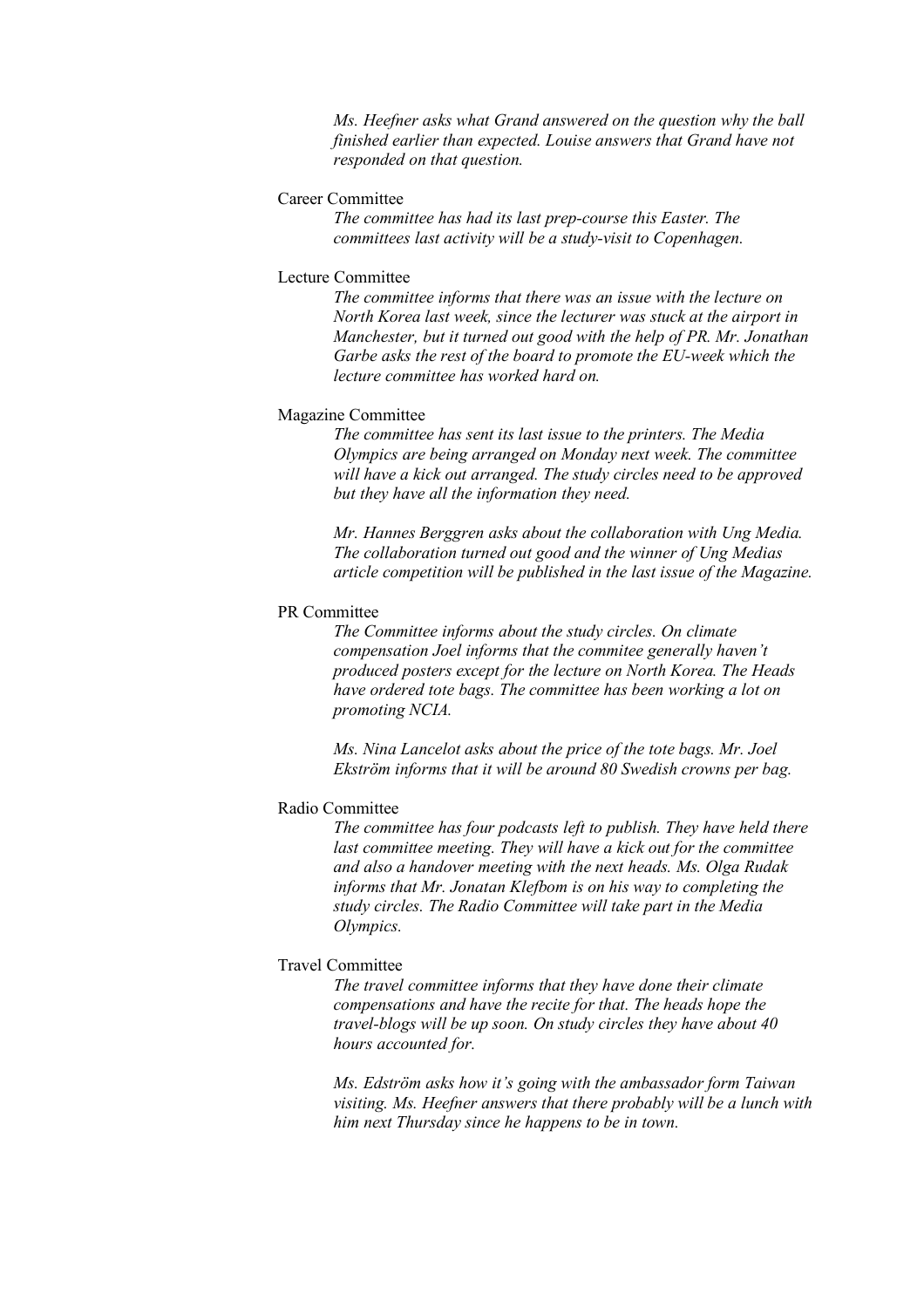*Mr. Leo asks about the work with EASA, and how they are going to divide the seats for the lunch. Colette answers that it probably will be first come first served.*

Webzine Committee

*They will have a theme week, together with the other media committees planned for next week and they finish publishing on June 6th. The Webzine committee will take part in the Media Olympics next Monday. They study circles have to be approved, other then that the study circles are done.* 

Meeting adjourned at 6.35 PM. Meeting resumed at 6.45 PM.

# **8. UFS Reporting**

*The work with NCIA has been going well. They are happy with the amount of tickets sold. The UFS admin will step down from his job. The job will be announced and Mr. Berggren encourage everyone to apply.*

## **9. UFS Annual election meeting**

*Ms. Edström and Mr. Berggren will go to the meeting and represent UPF-Lund. Hannes will go through the nominated candidates:* 

*President: Mr. Sakari Teerikoski is nominated for the position as president. Hannes thinks that he is a great candidate. He doesn't see any reason not to support him.*

*Mr. Ekström asks about Mr. Teerikoski's visons for UFS. Mr. Berggren thinks that he is a humble leader and will take the local associations ideas in consideration. Mr. Berggren refers to the document stating why he was nominated.*

*Ms. Edström asks about the discussion of UFS as an opinion shaper. Mr. Berggren answers that Mr. Teerikoski thinks that UFS could be an opinion shaper but he underlines that he is humble and that he doesn't have an strong opinion on it.* 

*Mr. Gieda proposes that the board favours Sakari Teerikoski for the position.* 

*The board decides to favour Sakari Teerikoski through acclamation.* 

#### *Vice president*

*Ms. Amandah Andersson is the nominated candidate for the position of vice president. There is a counter candidate. Mr. Berggren thinks that Ms. Andersson should be favoured since the counter candidate is unknown and since Ms. Andersson is competent for the position.* 

*Ms. Gjertsson thinks that Ms. Andersson is a good candidate that will get things done and suggest that the board favours her.*

*Ms. Lancelot talks about Ms. Andersson qualifications/merits in her local organisation and suggest that the board favours her.*

*Mr. Gieda proposes that the board favours Ms. Amandah Andersson for the position.*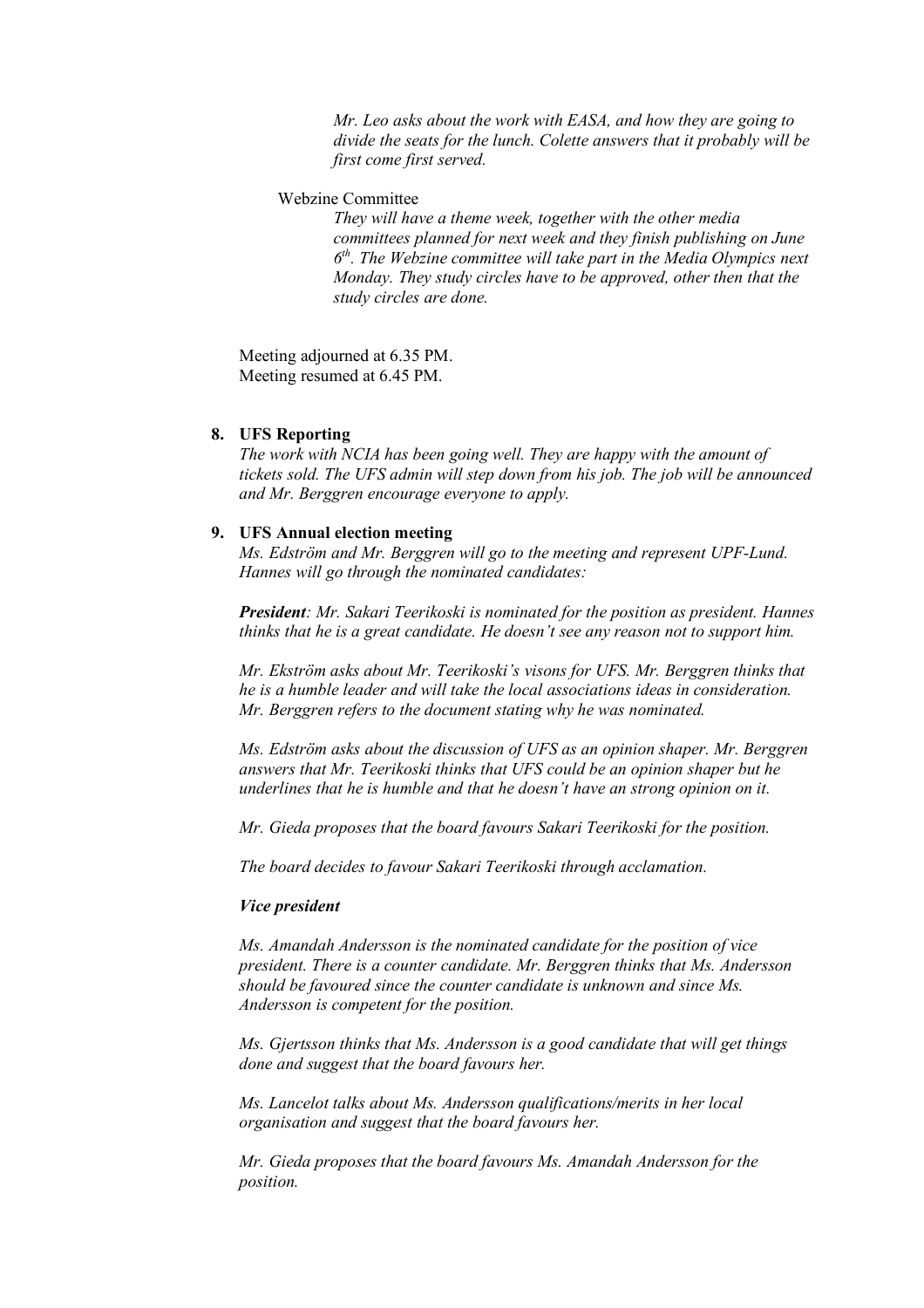*The board decides to favour Ms. Amandah Andersson through acclamation.* 

### *UFS head of communications.*

*Ms. Melinda Nilsson is the nominated candidate for the position as head of communication. Mr. Berggren doesn't personally know Ms. Nilsson but doesn't see any reason not to favour her since there are no counter candidates.* 

*Mr. Gieda proposes that the board favours Ms. Melinda Nilsson for the position.* 

*The board decides to favour Ms. Melinda Nilsson through acclamation.* 

## *UFS treasurer*

*Mr. Rafael Rodrigo is the nominated candidate for the position as UFS treasurer. There are no counter candidates. Mr. Berggren doesn't know Mr. Rodrigo personally but thinks that his experiences and studies show that he is a good candidate.* 

*Mr. Gieda proposes that the board favours Mr. Rafael Rodrigo for the position.* 

*The board decides to favour Mr. Rafael Rodrigo through acclamation.* 

### *UFS Secretary*

*Mr. Christopher Andersson is the nominated candidate for the position as UFS Secretary. Mr. Berggren think nothing has to be stated, meaning that we should favour Mr. Andersson.*

*Mr. Gieda proposes that the board favours Mr. Christopher Andersson for the position.* 

*The board decides to favour Mr. Christopher Andersson through acclamation.* 

## *Election Committee*

*Ms. Hanna Waerland-Fager is nominated for the position as member of the election committee. Mr. Berggren thinks that we should favour her.*

*Mr. Gieda proposes that the board favours Ms. Hanna Waerland-Fager for the position.*

*The board decides to favour Ms. Hanna Waerland-Fager through acclamation.* 

#### *Info on the position as auditor*

*Mr. Berggren informs that the position as auditor had no applications but that there will be people, from last year's UFS board candidating at the meeting. Mr. Berggren suggests that the ones applying should be voted through, but that it is up to Ms. Edström.*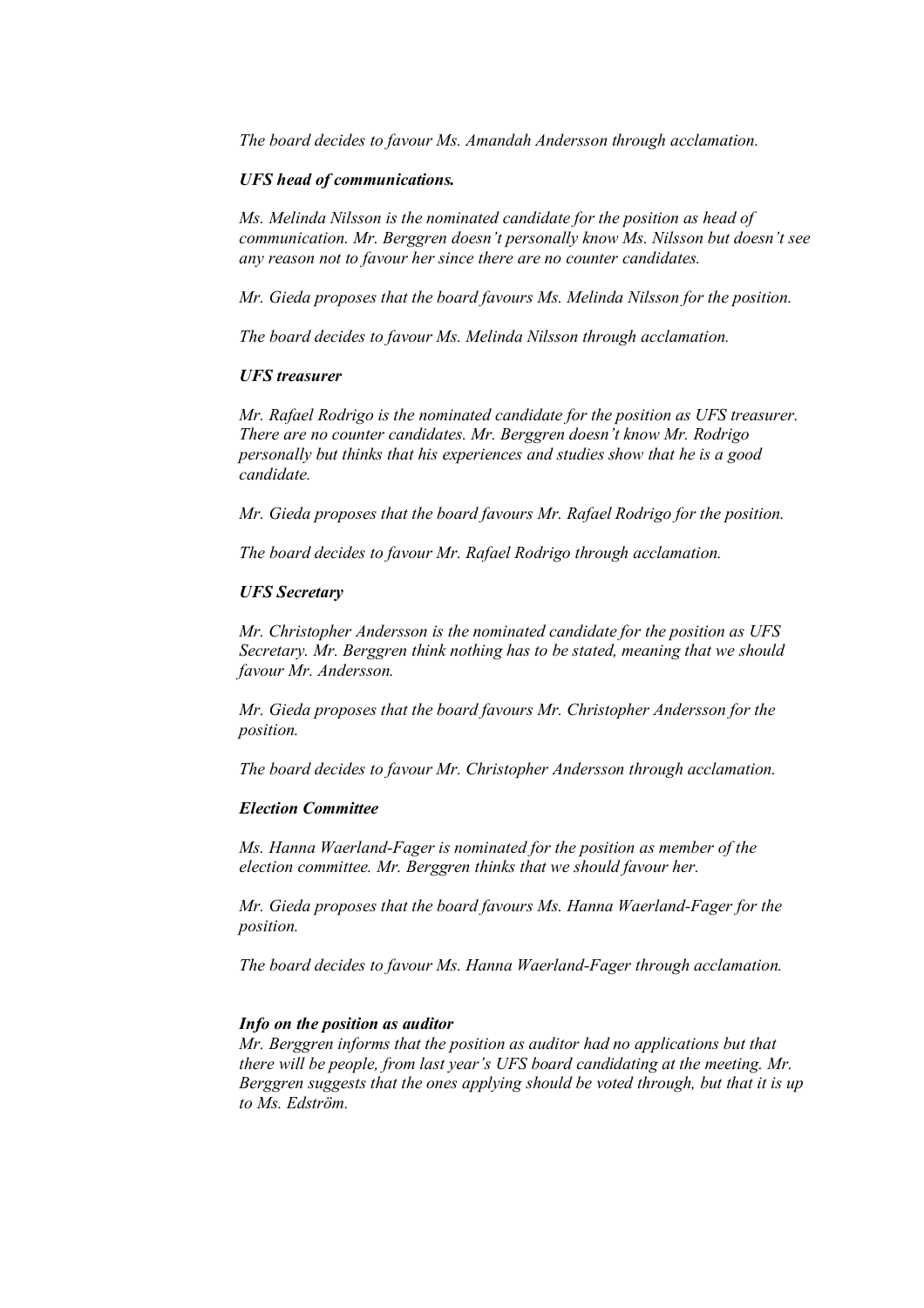#### *Motion for the position for press secretary*

*Mr. Berggren is sceptical to the reasons for having a press secretary since it is not, according to him, needed in UFS. Mr. Berggren doesn't think the role fills a purpose in the board and that the motion to remove the position should be voted through. The verdict on the motion states that the UFS board shouldn't remove the position but, instead, put the position into rest. Mr. Berggren doesn't agree with the verdict and thinks that the motion should be voted through, meaning that the position is removed in it's entirety.* 

*The board discuss the motion and the option to go with the line of the verdict on the motion. Ms. Gjertsson lifts the point that the press secretary shouldn't be allowed to write articles in the name of UFS but that there might be a purpose for the press secretary if the mission of the press secretary is clarified and reviewed.* 

*Mr. Gieda proposes that the board favours the motion to repeal the press secretary position in the UFS board.* 

*The board decides to favour the motion to remove the press secretary through acclimation.* 

#### *Other points*

*Hannes thinks that the UFS is moving in a positive direction.* 

Ms. Vázquez returns to the meeting at 6.41 PM. Ms. Henrietta Tuomalia leaves the meeting at 6.43 PM.

Meeting adjourned at 6.43 PM. Meeting resumed at 8.57 PM.

# **10. Motions**

Motion about paying for tote bags. *The PR committee presents the written motion and explains the thoughts behind it.* 

*The board discusses the motion. Mr. Berggren thinks that the board should spend all of the money, to be able to apply for grants next operational year, and not ending up with a budget surplus. He proposes to amend the motion; to buy, 80 extra bags, making it 130 tote bags in total.* 

*Mr. Leo objects since he wants to investigate the demand for the bags first. Mr. Ekström thinks that if we order more it will take more time before the bags are delivered.*

*A majority of the board members think that the demand for tote bags will be high.*

*Mr. Leo doesn't see the problem with not spending the money since there is no problem with applying for grants as of now, furthermore the bags might arrive later if a big order on bags is placed.* 

*Mr. Gieda proposes that the board, with a raise of hands, votes on what to go to decision on.*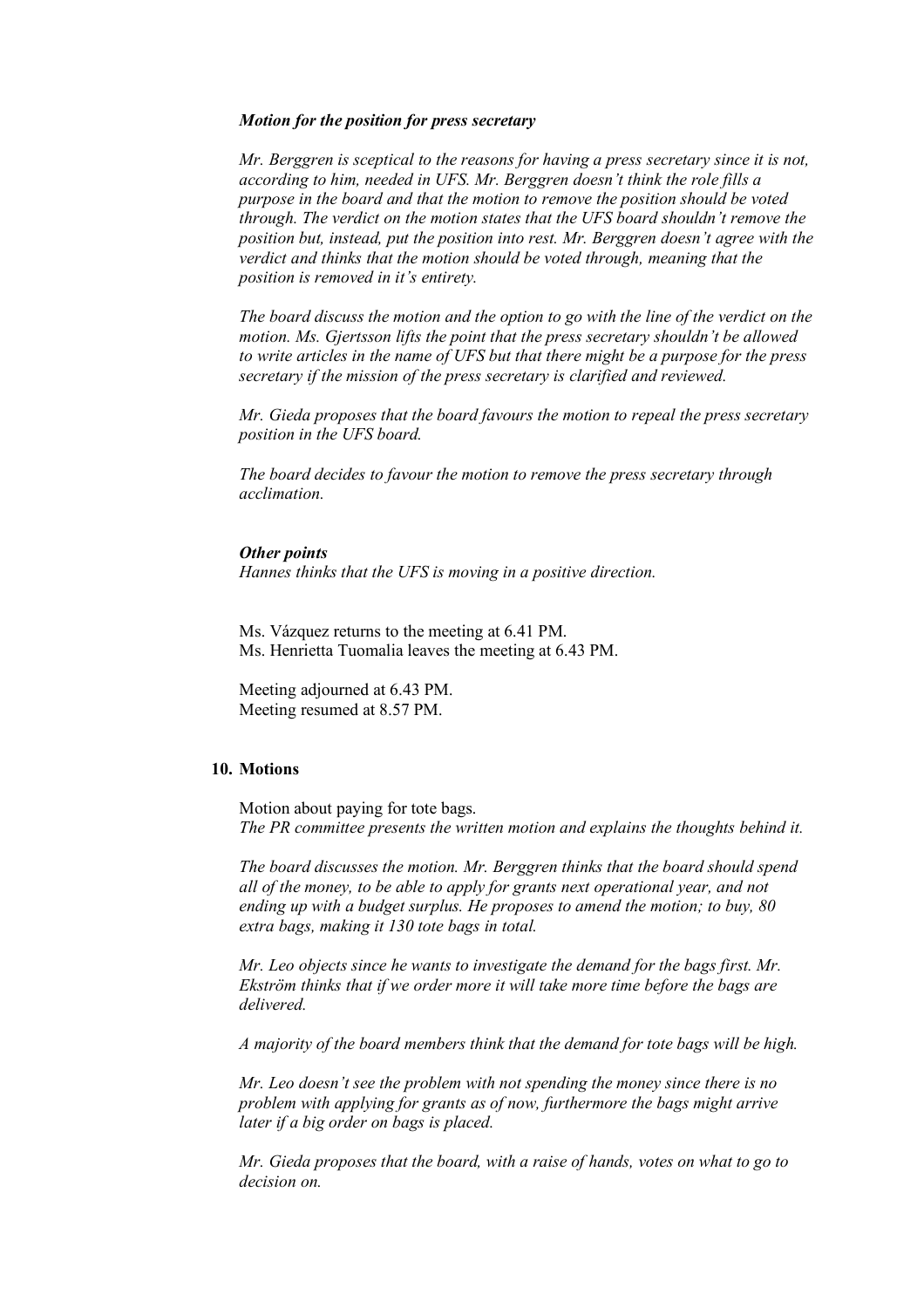*The motion with the amendment, to order 130 tote bags, gets eight votes. The original motion gets zero votes.* 

*Mr. Gieda proposes that the board passes the amended motion.* 

*The motion with the proposes amendment is passed through acclamation.* 

# **11. Other points**

Annual Election meeting

*Mr. Gieda thinks the annual election meeting went well, overall, but was a bit stressful and messy towards the end. Mr. Gieda asks the board to come with suggestion on how the meeting can be carried out more effectively. The board discusses whether people should be allowed to discuss a candidate if there are no counter candidates, and how that could be done faster.* 

*Ms. Davidson thinks the election procedure should be updated. She is critical towards old board members being allowed to ask other people to talk at the meeting. Ms. Grönsund agrees on this point.* 

*Mr. Berggren wants to remind the board that it is important not to undermine democracy in the name of efficiency. He clarifies that he wants both democratic and efficient annual election meetings.* 

*Ms. Ekström brings up the idea of having the annual meeting over two days to shorten the meetings.* 

*Mr. Wollheim suggests that 15 seconds could be the time limit for speaking in favor of candidates if there are no counter candidates. He also lifts the point that if we are more efficient more people will show up making it more democratic. Joel agrees on the point that efficiency will make the meeting more democratic since people won't feel any social pressure to take a stance quickly.* 

*Ms. Rudak lifts the point that, when speaking in favor of someone, personal aspects shouldn't be a part of that speech. Hannes doesn't agree with that. He thinks that everyone at the meeting should be able to say whatever they want.*

*Ms. Gjertsson suggests that co-heads get elected under one point, speeding up the procedure. Louise agrees to this suggestion.* 

### Handover board meeting

*The handover board meeting will probably be moved to the 4th of June, since no venues are available on the time that, originally, was set out for the meeting. The majority of the board thinks that the meeting should be moved to the 4<sup>th</sup> of June to get a greater attendance at the meeting. The board discusses what day that will better for the attendance at the meeting. The board decides to move the meeting to the 4th of June.* 

*Ms. Gjertsson asks about the procedure of electing people into the Senior Collegium. Hannes answers that the bylaws state that only members of the Senior Collegium can nominate people into the Senior Collegium.*